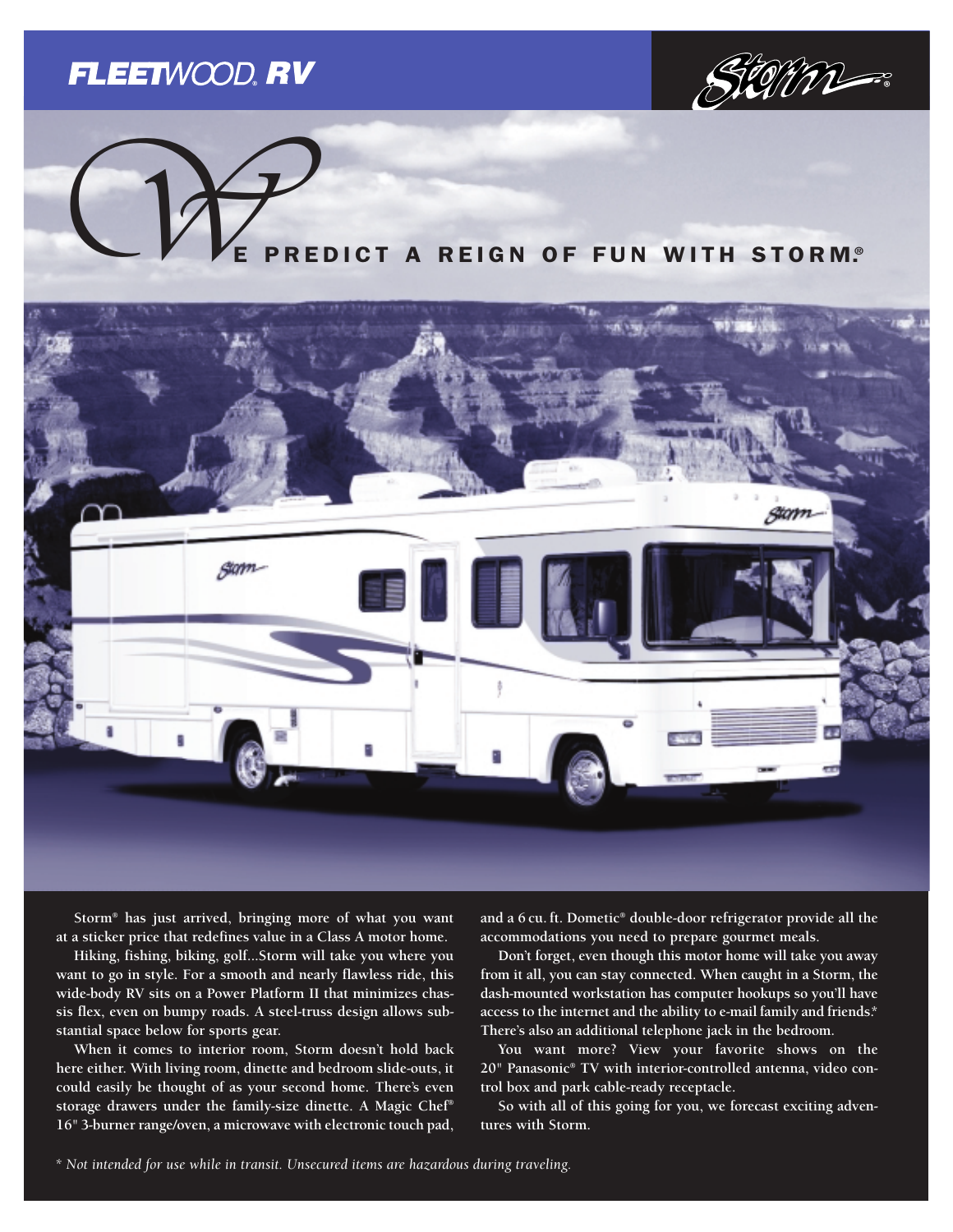

### FEATURES

Our engineering may set us apart from the rest, but the things you'll notice most when you and your family take a trip, are the top-of-the-line features. Here are but a few of the items that make life on the road with Storm memorable.



*Front entertainment center with 20" Panasonic* ® *color TV, and optional VCR are just some of the many Storm features.*



*An optional electronic climate control system with dual A/C controls enables a separate climate in the front and rear of the coach.*



*Every Storm comes prewired for an optional Winegard* ® *satellite dish.*



**especially convenient when towing a vehicle.** **of the sidewall.**

**luggage door system that's durable and easy-to-operate.**

**multiple seals for prevention of leaks and moisture buildup.**

**door makes it easy to check Storm's fluid levels and electrical panel.**



*Storm's standard 4.0kW ultra-quiet Onan* ® *generator provides 110V service and comes with a 3-year warranty. (Optional 5.5kW generator shown)*



*The driver's cockpit is user friendly with automotive-style gauges and easy-to-reach controls.*



*Open the smooth, one-piece aluminum skin storage doors and take advantage of over 35-cubic feet of EZ-Store storage space.*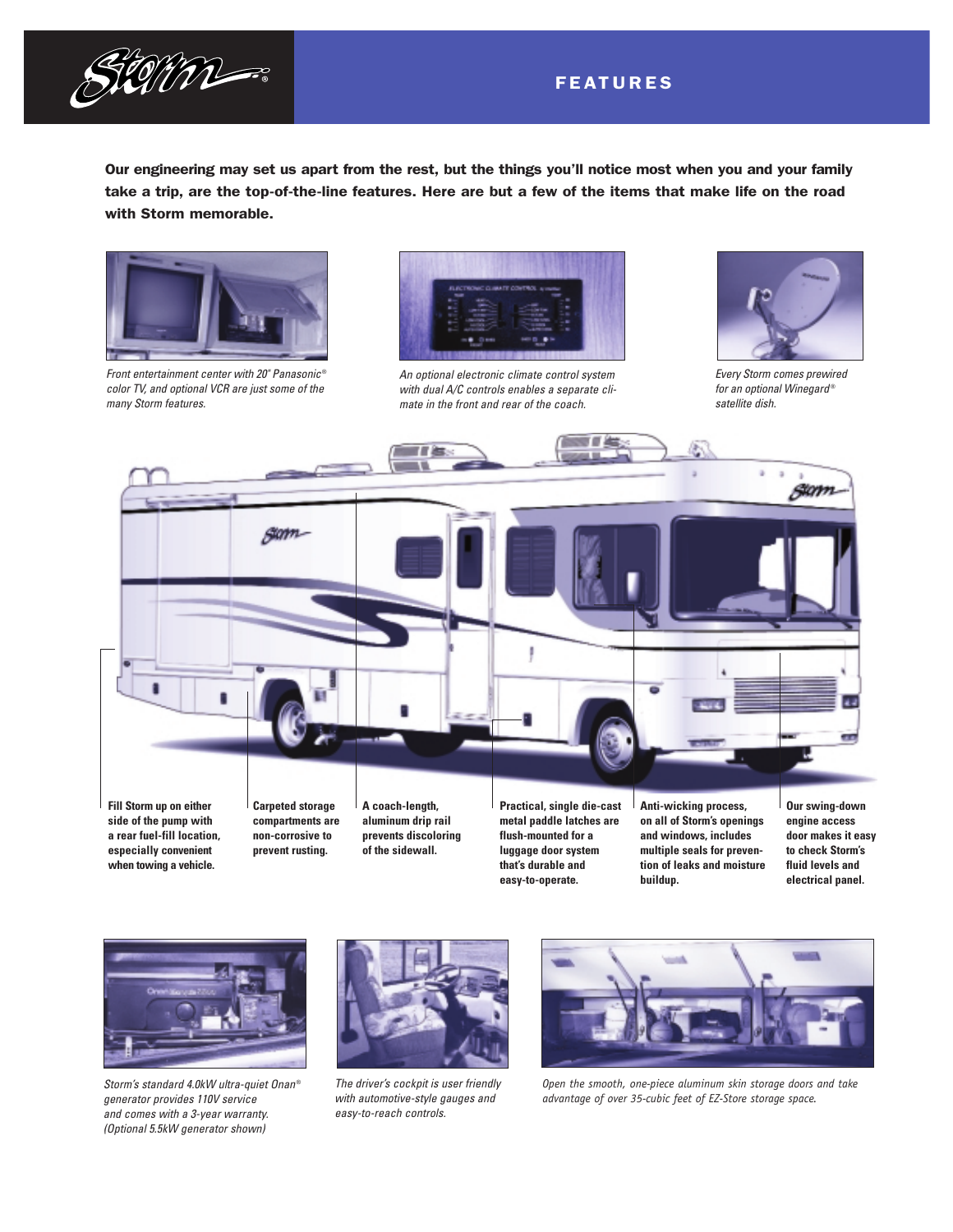### STANDARD FEATURES

## **FLEETWOOD RV**

### APPLIANCES

- Front 20" Panasonic<sup>®</sup> TV in Overhead
- Smoke Detector/Alarm
- LPG Detector/Alarm
- CO Detector/Alarm
- Furnace 35M BTU
- 6-Gallon Quick Recovery Water Heater with D.S.I.
- Water Heater Bypass
- 16" 3-Burner, High-Output Range with Oven
- Light/Power Range Hood & Monitor Panel
- Folding Range Cover
- Single, Front Area, A/C with Solar Panel
- Marine Toilet
- 1-cu. ft. Microwave with Electronic Touch Pad
- 6-cu. ft. Dometic® Double Door Refrigerator
- Single-Lever Galley Faucet
- Demand Water Pump with Filter
- Power Bath Vent
- TV Antenna
- Video Control Box
- Fire Extinguisher
- Telephone Jack in Dash and Bedroom
- 12V Jack

### BODY STRUCTURE

- Vacu-bond Upper/Lower Floor
- Vacu-bond Walls with Smooth Exterior Fiberglass Tuff Coat
- Radius Roof with Ducted A/C & Flat Interior
- Royal Tuff-Ply<sup>™</sup> Roof
- Steel Floor/Wall/Ceiling Framing

### ELECTRICAL

- Patio Receptacle in Luggage Compartment
- 120V/12V AC/DC Converter Central Electrical Panel with Charger
- Water Pump Switch
- 4.0kW Onan<sup>®</sup> Generator
- 30-amp Service
- Dual 6V/Deep-Cycle 218-amp House Batteries
- VCR Ready
- Rear TV Receptacle

*trailer you are towing.*

### EXTERIOR

### ■ Fiberglass Front Cap

- Fiberglass Front Bumper
- Aluminum Front Grille
- ABS Front/Rear Wheel Well Trim
- Swing-Down Engine Access Door
- Entry Door with Deadbolt Latch
- Slider Windows in Living Room
- Jalousie Windows in Bedroom
- Roof Ladder
- Exterior Assist Handle
- Exterior Rear View Mirrors
- TV Antenna
- Park Cable Receptacle
- Awning Rail/Drip Molding (Both Sides)
- Power Entry Step
- Exterior Shower
- Porch Light
- 3 Colorway Graphics to Match Decor
- Storm Logo Badging

### EXTERIOR AUTOMOTIVE

- Tinted Windshield
- Undercoating
- Stainless Steel Wheel Simulators
- Valve Extenders
- Steel Surface on Bulkhead
- Trailer Hitch with 7-Point Electrical Hook-up\*
- Halogen Headlights
- Under-Floor Spare Tire (Selected Models)
- Dual Battery Charge Control
- Single Motor Windshield Wipers with Wet Arm

### EXTERIOR STORAGE

- Smooth Aluminum Luggage Doors
- Single-Paddle/Metal Latches
- Continuous One-Piece Bulb Seals
- Gas Lift Strut Supports-One Per Door
- Steel Seal Frames
- Carpeted Luggage Compartments
- Lighted Luggage Compartments

### INTERIOR

- 3 Interior Decors
- Skylight in Tub/Shower
- Wall-to-Wall Carpet with Pad– Living & Bedroom
- Vinyl Floor Covering-Galley & Bath

*\*The chassis manufacturer recommends the installation of a supplemental brake control system to activate the brakes on the vehicle or*

■ Wood Drawers

### INTERIOR (CONT.)

- Roller Guide Drawer Slides with Transit Ship Locks
- Brass-Finished Cabinet Hardware
- Reclining Bucket Seat/Lounge
- Seat Belts at Designated Seating Positions
- Shades-Day/Night in Living, Night in Bedroom
- Bedspread
- Restonic<sup>®</sup> Innerspring Mattress
- Slide-Out Dinette Bins with Locks
- Window Covering
- ABS Molded Shower Pan
- Bright Brass Bath Accessories
- Entry Rail (Oak & Brass)

■ Adjustable Cabinet Shelves (Selected Cabinets) ■ Solid Divider Doors

- Sink Cutting Board
- Large, Double Stainless Steel Sink

INTERIOR AUTOMOTIVE ■ Intermittent Wiper Control ■ Double Swivel Sun Visors with Map Pockets ■ Cruise Control

■ Radio with Cassette AM/FM/MX-

■ Driver/Passenger Side Magazine Rack

■ Driver/Passenger Captain's Chairs with Reclining Back/Slide Controls ■ 3-Point Seat Belts on Driver/

PLATFORM CONSTRUCTION ■ Basement Floor Configuration ■ Heated Water & Holding Tank

■ Carpeted, Galvanized Luggage

Electronic Tuning ■ Auxiliary Start Circuit ■ Battery Disconnect System ■ Auto A/C Heater Combo ■ Battery-Powered Radio Switch–Main/Auxiliary

■ Tilt Steering Wheel

Passenger Seats

■ Decor Lighting ■ Incandescent Lighting ■ Make-Up Lights in Bath

Compartments

Compartments ■ Steel Truss System ■ Power Platform II

INTERIOR LIGHTING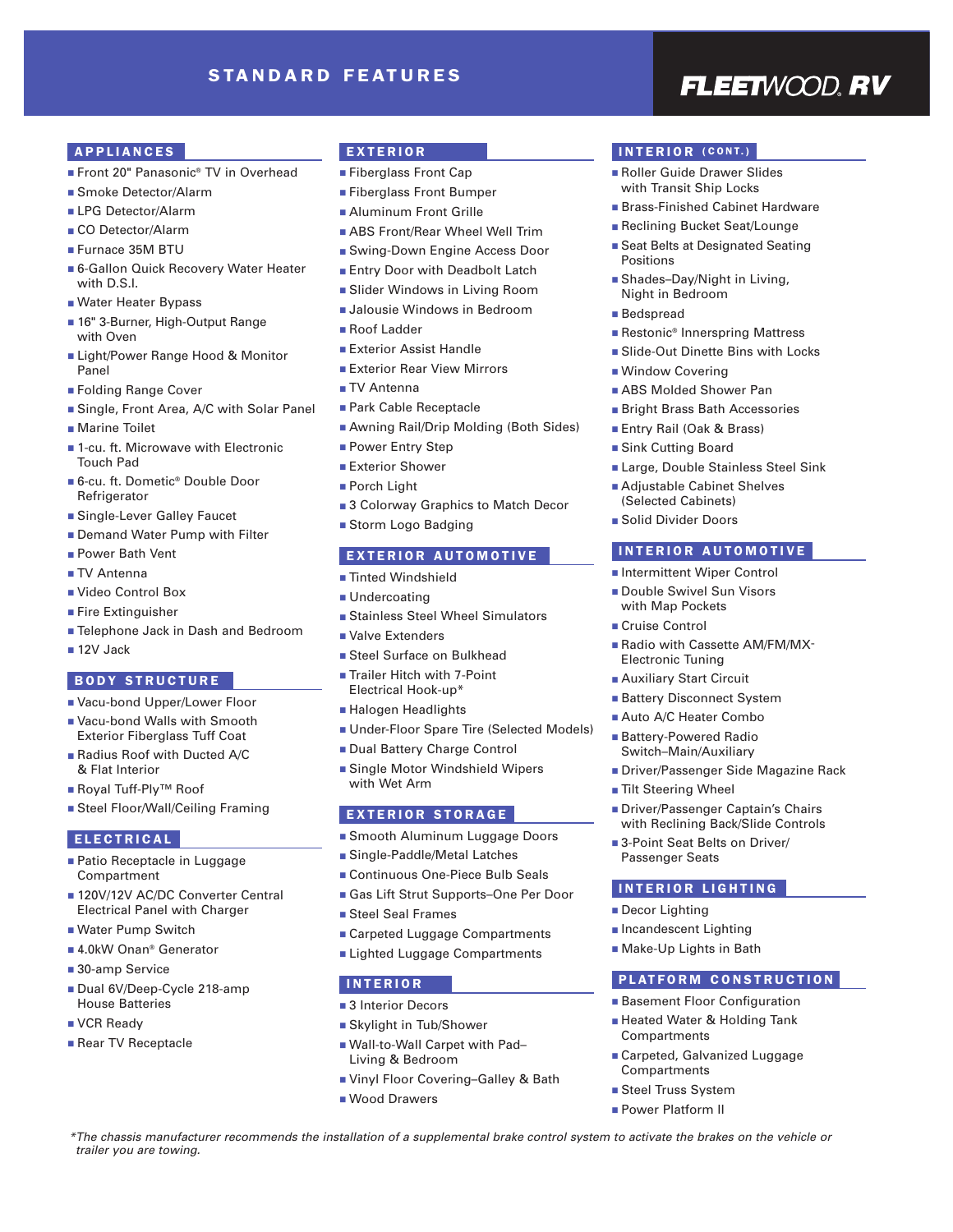

### FLOOR PLANS

## MODEL

- Island Queen Bed<br>30H **Deprimal Twin Bed** ■ Optional Twin Beds
- 
- Private Toilet and Lavy ■ Dinette
- Sofa Bed
- Swivel Chair





- Bedroom Slide-Out with Island Queen Bed ■ Bedroom Feature Cabinets with Integrated Vanity
- Private Toilet
- Spacious Pantry
- Galley/Dinette Slide-Out
- Sofa Bed





- MODEL BISLAND BISLAND BISLAND BISLAND BISLAND BISLAND BISLAND BISLAND BIGGER OUT with Dresser
- Private Toilet and Lavy
- Swivel Chair with Table
- Living Room Slide-Out with Dinette and Sofa Bed

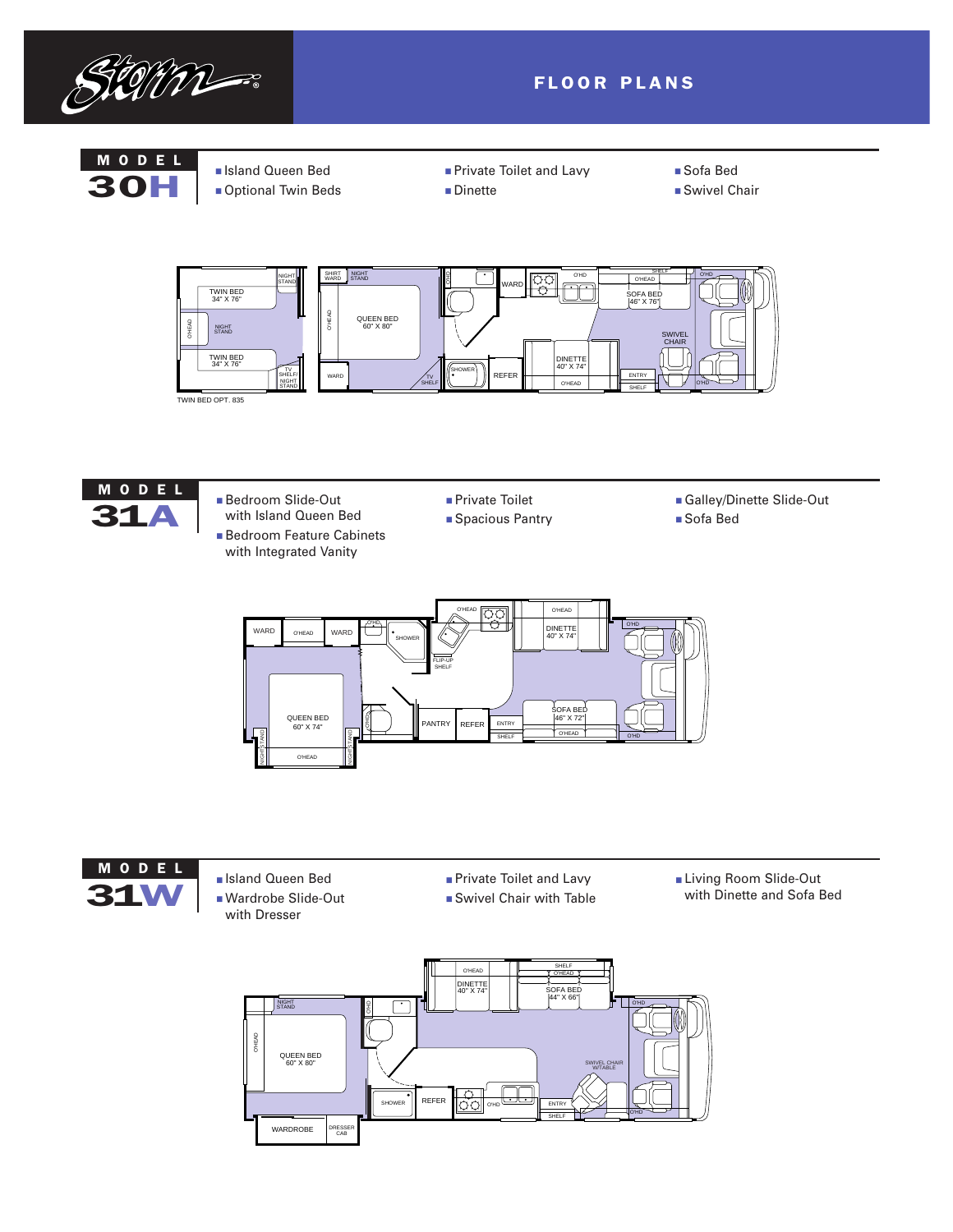## FLEETWOOD, RV



| <b>OPTIONS</b> |  |  |  |
|----------------|--|--|--|
|                |  |  |  |

| <b>APPLIANCES</b>                                                   | <b>30H</b> | 31A        | <b>31W</b> |
|---------------------------------------------------------------------|------------|------------|------------|
| Panasonic <sup>®</sup> VCR/VHS                                      | 0PT        | 0PT        | 0PT        |
| Winegard <sup>®</sup> Satellite Dish                                | 0PT        | 0PT        | <b>OPT</b> |
| <b>Compact Disc Player</b>                                          | 0PT        | 0PT        | 0PT        |
| Fan-Tastic <sup>®</sup> Power Roof Vent                             | <b>OPT</b> | <b>OPT</b> | <b>OPT</b> |
| Rear Panasonic <sup>®</sup> Television with Remote                  | 0PT        | 0PT        | 0PT        |
| <b>ELECTRICAL</b>                                                   | <b>30H</b> | 31A        | <b>31W</b> |
| Electronic Climate Control with Dual A/C w/5.5kW Generator Upgrade* | 0PT        | 0PT        | 0PT        |
| <b>EXTERIOR</b>                                                     | <b>30H</b> | 31A        | <b>31W</b> |
| Awning-USA                                                          | 0PT        | 0PT        | 0PT        |
| 4-Pt Manual Electric Levelers-Workhorse <sup>®</sup>                | <b>OPT</b> | N/A        | N/A        |
| 4-Pt Manual Electric Levelers-Ford®                                 | 0PT        | N/A        | N/A        |
| <b>Heated Remote Rear View Mirrors</b>                              | <b>OPT</b> | <b>OPT</b> | <b>OPT</b> |
| <b>Dual Glazed Windows</b>                                          | 0PT        | 0PT        | 0PT        |
| <b>EXTERIOR AUTOMOTIVE</b>                                          | <b>30H</b> | 31A        | <b>31W</b> |
| Workhorse <sup>®</sup> Chassis 8.1L Engine                          | 0PT        | N/A        | N/A        |
| Ford <sup>®</sup> Chassis 6.8L Engine                               | <b>OPT</b> | 0PT        | <b>OPT</b> |
| <b>Rear Vision Camera</b>                                           | 0PT        | 0PT        | 0PT        |
| <b>INTERIOR</b>                                                     | <b>30H</b> | 31A        | <b>31W</b> |
| <b>Twin Beds</b>                                                    | 0PT        | N/A        | N/A        |
| Ultraleather™ Driver/Passenger Seats                                | <b>OPT</b> | 0PT        | <b>OPT</b> |
| <b>SLIDE-OUT</b>                                                    | <b>30H</b> | 31A        | <b>31W</b> |
| Living Room-Dinette/Sofa                                            | N/A        | N/A        | <b>STD</b> |
| Bedroom Wardrobe-Closet/Organizer                                   | N/A        | N/A        | <b>STD</b> |
| Bedroom-Bed                                                         | N/A        | <b>STD</b> | N/A        |
| Galley-Galley/Sofa                                                  | N/A        | <b>STD</b> | N/A        |

\*Recommended for extreme temperatures and high humidity conditions.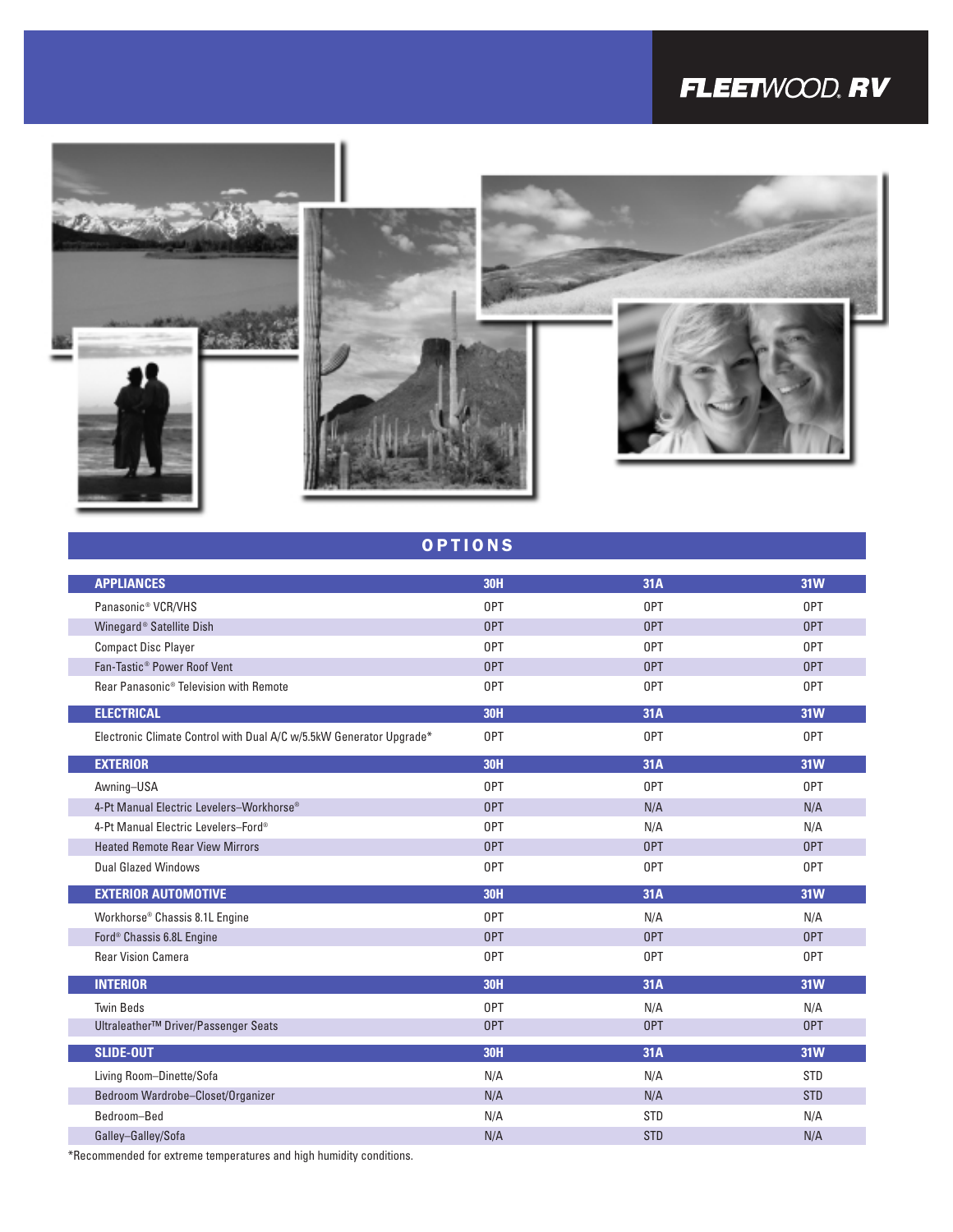

### SPECIFICATIONS

| <b>FORD® CHASSIS</b>                                       | <b>30H</b>                                                                                           | 31A                                                  | <b>31W</b>                                                                       |
|------------------------------------------------------------|------------------------------------------------------------------------------------------------------|------------------------------------------------------|----------------------------------------------------------------------------------|
| Engine LD                                                  | 6.8L                                                                                                 | 6.8L                                                 | 6.8L                                                                             |
| Wheelbase                                                  | 190"                                                                                                 | 208"                                                 | $208"$                                                                           |
| GVWR (lbs) (1)                                             | 18,000                                                                                               | 20,500                                               | 20,500                                                                           |
| Front GAWR (lbs) (2)                                       | 7,000                                                                                                | 7,000                                                | 7,000                                                                            |
| Rear GAWR (lbs) (2)                                        | 11,000                                                                                               | 13,500                                               | 13,500                                                                           |
| Base Weight (lbs) (3)                                      | 13,420                                                                                               | 15,370                                               | 16,000                                                                           |
| GCWR (lbs) (4)                                             | 23,000                                                                                               | 25,500                                               | 25,500                                                                           |
| Hitch Rating Weight (lbs)*                                 | 5,000                                                                                                | 5,000                                                | 5,000                                                                            |
| Tongue Weight (lbs)*                                       | 500                                                                                                  | 500                                                  | 500                                                                              |
| <b>Fuel Capacity (gal)</b>                                 | 75                                                                                                   | 75                                                   | 75                                                                               |
|                                                            | <b>30H</b>                                                                                           |                                                      |                                                                                  |
| <b>WORKHORSE<sup>®</sup> CHASSIS</b>                       |                                                                                                      | 31A                                                  | <b>31W</b>                                                                       |
| Engine LD                                                  | 8.1L                                                                                                 | N/A                                                  | N/A                                                                              |
| Wheelbase                                                  | 190"                                                                                                 | N/A                                                  | N/A                                                                              |
| GVWR (lbs) (1)                                             | 17,000                                                                                               | N/A                                                  | N/A                                                                              |
| Front GAWR (lbs) (2)                                       | 6,000                                                                                                | N/A                                                  | N/A                                                                              |
| Rear GAWR (lbs) (2)                                        | 11,000                                                                                               | N/A                                                  | N/A                                                                              |
| Base Weight (lbs) (3)                                      | 12,700                                                                                               | N/A                                                  | N/A                                                                              |
| GCWR (lbs) (4)                                             | 20,500                                                                                               | N/A                                                  | N/A                                                                              |
| Hitch Rating Weight (lbs)*                                 | 3,500                                                                                                | N/A                                                  | N/A                                                                              |
| Tongue Weight (lbs)*                                       | 350                                                                                                  | N/A                                                  | N/A                                                                              |
| <b>Fuel Capacity (gal)</b>                                 | 75                                                                                                   | N/A                                                  | N/A                                                                              |
| <b>DIMENSIONS AND CAPACITIES</b>                           | <b>30H</b>                                                                                           | 31A                                                  | <b>31W</b>                                                                       |
| Length (5)                                                 | $31^{\circ}6^{\circ}$                                                                                | 32'                                                  | 32'                                                                              |
| Height (with A/C)                                          | 11'10''                                                                                              | 11' 10"                                              | 11'10"                                                                           |
| Width (maximum) (6)                                        | 102"                                                                                                 | 102"                                                 | 102"                                                                             |
| Interior Height (maximum)                                  | 79"                                                                                                  | 79"                                                  | <b>79"</b>                                                                       |
| Interior Width (maximum)                                   | $96"$                                                                                                | 96"                                                  | 96"                                                                              |
| <b>LIQUID CAPACITIES (GALLONS)</b>                         | <b>30H</b>                                                                                           | 31A                                                  | <b>31W</b>                                                                       |
| Fresh Water Holding Tank (gal)                             | $70$                                                                                                 | 70                                                   | 70                                                                               |
| Grey Water Holding Tank (gal)                              | 46                                                                                                   | 65                                                   | 50                                                                               |
| <b>Black Water Holding Tank (gal)</b>                      | $50\,$                                                                                               | 50                                                   | 50                                                                               |
| Appliance LPG Tank (gal) (WC) (7)                          | 25                                                                                                   | 25                                                   | 25                                                                               |
| Water Heater Tank (gal)                                    | 6                                                                                                    | 6                                                    | 6                                                                                |
| <b>Liquid Weight Reference</b><br><b>Metric Conversion</b> | Water (gal/ltrs) = $(8.3 \text{ lbs}/3.8 \text{ kg})$<br>Multiply pounds x 0.453 to obtain kilograms | Fuel (gal/ltrs) = $(6.1 \text{ lbs}/2.8 \text{ kg})$ | $LPG$ (gal/ltrs) = (4.5 lbs/2.0kgs)<br>Multiply gallons x 3.785 to obtain liters |

*1. GVWR (Gross Vehicle Weight Rating): Means the maximum permissible loaded weight of the motor home. The GVWR is equal to or greater than the sum of the unloaded vehicle weight plus the net carrying capacity.*

- *2. GAWR (Gross Axle Weight Rating): Means the maximum permissible loaded weight a specific axle is designed to carry.*
- *3. BW (Base Weight): Means the estimated weight of the motor home without fuel, options, water, cargo or passengers.*
- *4. GCWR (Gross Combined Weight Rating): Means the value specified by the motor home manufacturer as the maximum allowable loaded weight of this motor home with its towed vehicle. Towing and braking capacities may differ. Refer to Fleetwood and chassis manufacturer manuals for complete information.*

*5. Length taken from front bumper to rear bumper (excludes accessories).*

*6. Excludes safety equipment and awnings.*

*7. Tank Manufacturer's listed water capacity (WC). Actual LPG capacity is 80% of water listing as required by the safety code.*

*8. Add 4" for Workhorse® chassis.*

*N/A: Not available on this model.*

*\* The chassis manufacturer recommends the installation of a supplemental brake control system to activate the brakes on the vehicle or trailer you are towing.*

**IMPORTANT—PLEASE READ:** Product information, photography and illustrations included in this publication were as accurate as possible at the time of printing. For further product information and changes, please visit our website at www.fleetwoodrv.com or contact your local Fleetwood dealer. Prices, materials, design and specifications are subject to change without notice. All weights, fuel, liquid capacities and dimensions are approximate. Fleetwood has designed its recreational vehicles to provide a variety of uses for its customers. Each vehicle features optimal seating, sleeping, storage and fluid capacities. The user is responsible for selecting the proper combination of loads (i.e. occupants, equipment, fluids, cargo, etc.) to ensure that the vehicle's capacities are not exceeded.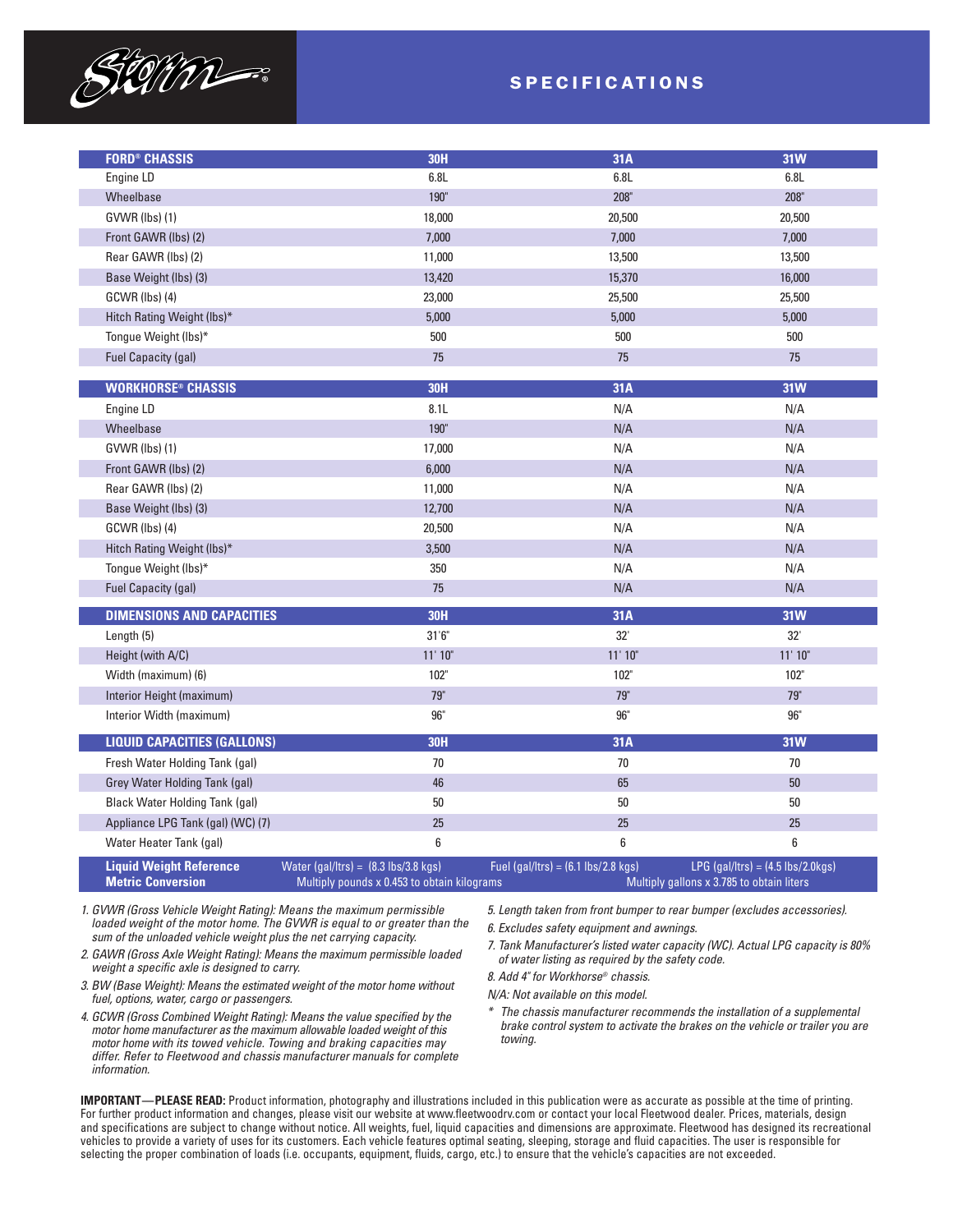### **FLEETWOOD.RV**

**For every road you travel, Fleetwood has the RV to fit your high standards and lifestyle. We build the recreational vehicles America wants, accounting for nearly one out of every three RVs on the road today. How do we do it? We call it the Fleetwood Equation.**

## + Service + Quality = Va *Size + Service + Quality = Value!*

### **Size** *The world's #1 RV manufacturer*

**Over the past half-century Fleetwood has grown to become the largest manufacturer of recreational vehicles in the world.** Fleetwood remains, year after year, the largest, most influential, innovative and recognized leader in the RV industry.

### **Service** *Listening to our customers*

**With over 1,100 service dealers in the US and Canada, Fleetwood has the largest network in the RV industry.** No other RV company comes close to equaling this vital customer support system. Fleetwood RV service dealers

have instant, real-time electronic access to your service records as well as parts inventory and

warranty repair authorization inquiries. We also provide a customer call center for service and product information so no



matter where you travel in North America, professional support and fast answers are always nearby. Call toll free: **1-800-322-8216**.

### **Quality** *Using only the best materials*

**At Fleetwood, quality begins at the design stage so every coach is built right, right from the start.** Subsequent to



design approval, full-functioning prototypes are built, then punished on a

test track and subjected to accelerated life cycle tests where a few weeks can equal 10 years of normal use. At the same time, components and systems are test-cycled thousands



of times assuring years of problem-free use.

Once approved for production, each unit is built by skilled technicians using quality materials and components, many of which are sourced through, or manufactured by, our subsidiary companies such as Gold Shield Fiberglass and

Continental Lumber Products.





Fleetwood engineers specify the very best products and appliances from companies such as Coleman®, Dometic®, Flexsteel®, Ford®, Freightliner® , Magic Chef ® , Panasonic® , and

Workhorse® . These companies are experts in their respective fields and play a significant role as partners, not just suppliers.

All this assures that every Fleetwood RV has the fit, finish and details required by our high standards – as well as yours.

### **Value** *Priced right with style*

**At Fleetwood RV, we look at value as the sum of everything we offer.** 

- **Value** is our design, engineering expertise, and innovative manufacturing methods.
- **Value** is structures and components that are the best in the industry, that meet or exceed government and industry safety standards.
- **Value** is Ownercare a oneyear/three-year warranty with coverage from a company that will be around in the future to service your



needs. Ownercare is one of the RV industry's most comprehensive programs and includes systems and applications, construction, no deductible and no service charge. And it is fully transferable for the first 12 months. See your nearest Fleetwood dealer for a full explanation of benefits and restrictions.

**– Value** is customer satisfaction. When asked, more experienced RV owners would recommend Fleetwood to a friend than any other brand. Fleetwood RVs consistently hold their value better than most RVs at trade-in time.

### **Value is peace of mind.**

**SSQV** — Size, Service, Quality, and Value. Together they equate to the very best RV you can buy, and the reason you should purchase a Fleetwood over any other brand.

### **Require these features when you purchase your next RV... Fleetwood does!**